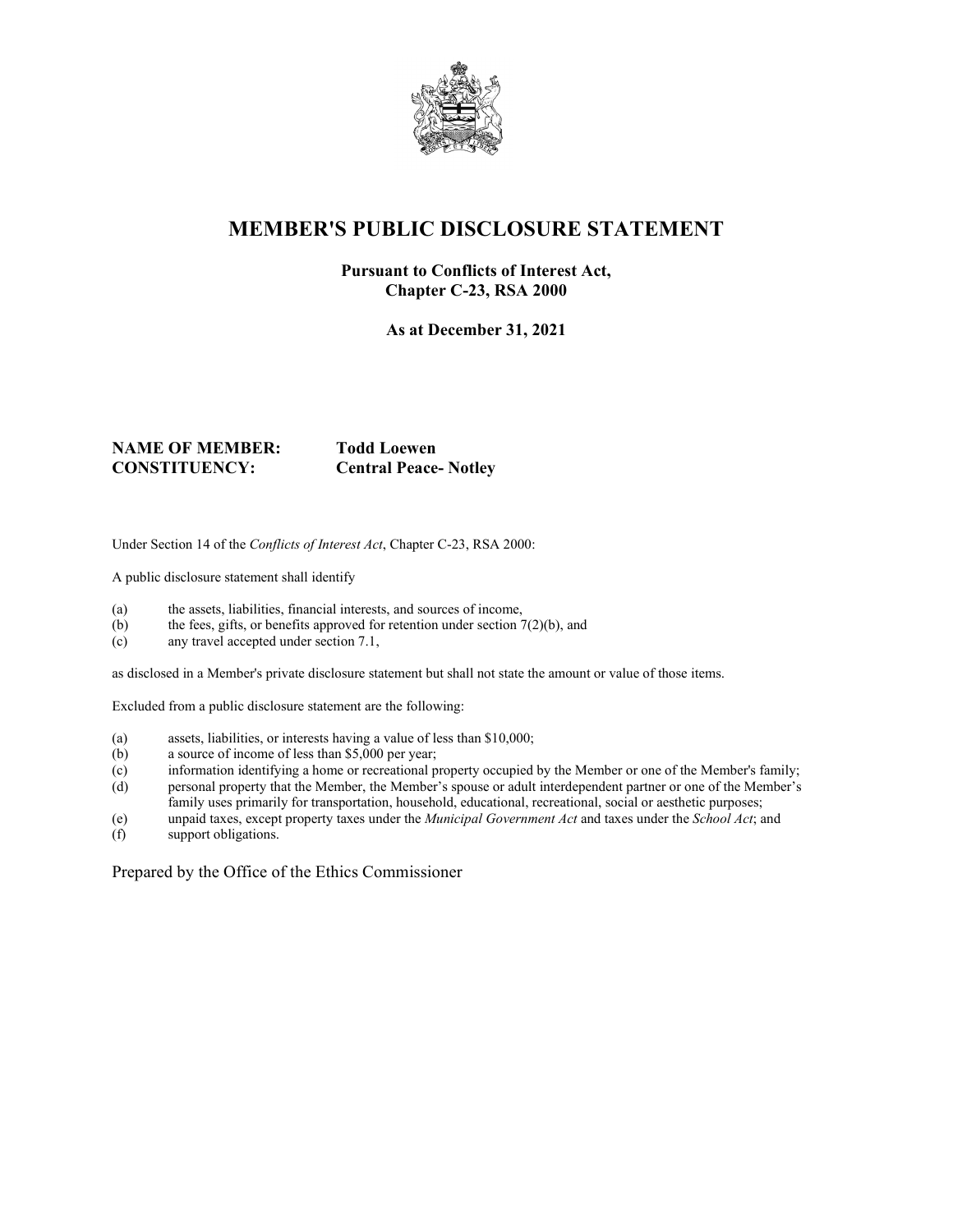## PUBLIC DISCLOSURE STATEMENT FOR Todd Loewen

# **FORM 1: MEMBER (Todd Loewen)**

| <b>INCOME</b>                                                                                  |                                                                                                                |  |
|------------------------------------------------------------------------------------------------|----------------------------------------------------------------------------------------------------------------|--|
| Source                                                                                         | <b>Nature of Income</b>                                                                                        |  |
| <b>Government of Alberta</b>                                                                   | MLA indemnity                                                                                                  |  |
| <b>Red Willow Outfitters Ltd.</b>                                                              | Dividends                                                                                                      |  |
| Farm                                                                                           | Farming proceeds                                                                                               |  |
| <b>ASSETS</b>                                                                                  |                                                                                                                |  |
| <b>Real Property</b>                                                                           | Primary Residence<br>Secondary Residence<br><b>Recreational Property</b>                                       |  |
| <b>Bank, Trust Company or Other Financial</b><br><b>Institution</b>                            | <b>Bank of Montreal</b>                                                                                        |  |
| <b>Publicly Traded Securities (stocks and bonds)</b><br>and Registered Retirement Saving Plans | ATB Compass Balanced Class A-FE, ATB<br>Compass CONS Balanced Class A-FE, Primerica<br>Global Equity Funds DSC |  |
| <b>Canada Savings Bonds, Guaranteed</b><br><b>Investment Certificates</b>                      | n/a                                                                                                            |  |
| <b>Mutual Funds</b>                                                                            | n/a                                                                                                            |  |
| <b>Annuities and Life Insurance Policies</b>                                                   | Sunlife                                                                                                        |  |
| <b>Pension Rights</b>                                                                          | n/a                                                                                                            |  |
| <b>Other Assets</b>                                                                            | n/a                                                                                                            |  |
| <b>Gifts and Personal Benefits</b>                                                             | n/a                                                                                                            |  |
| <b>Travel on Non-commercial Aircraft</b>                                                       | n/a                                                                                                            |  |
| <b>LIABILITIES</b>                                                                             |                                                                                                                |  |
| <b>Mortgages</b>                                                                               | <b>BMO</b>                                                                                                     |  |
| <b>Loans or Lines of Credit</b>                                                                | BMO, Honda                                                                                                     |  |
| <b>Guarantees</b>                                                                              | n/a                                                                                                            |  |
| Other                                                                                          | n/a                                                                                                            |  |
| <b>FINANCIAL INTERESTS</b>                                                                     |                                                                                                                |  |
| n/a                                                                                            |                                                                                                                |  |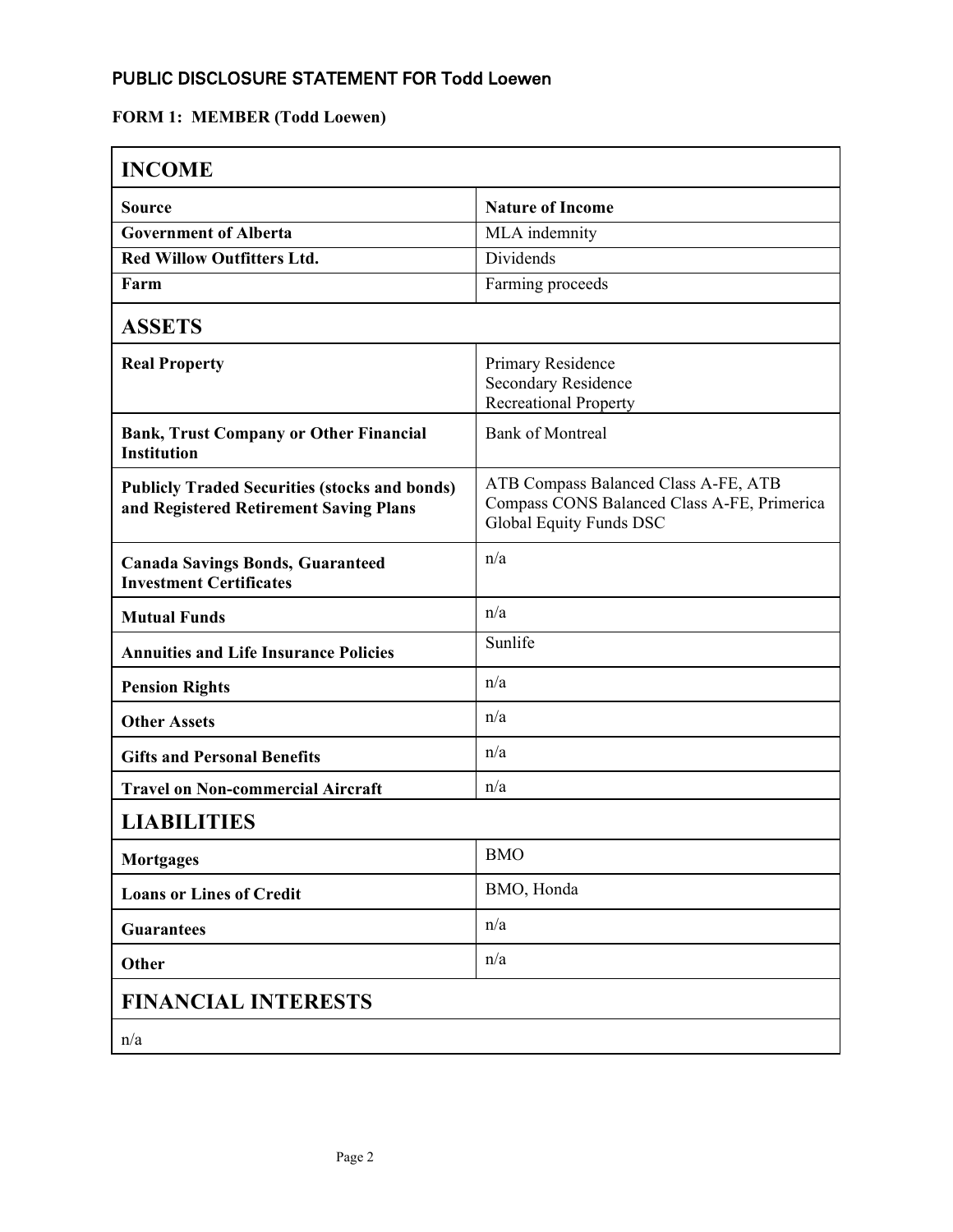## PUBLIC DISCLOSURE STATEMENT FOR Todd Loewen

## **FORM 2: MEMBER'S SPOUSE/ADULT INTERDEPENDENT PARTNER (Teena Loewen)**

| <b>INCOME</b>                                                                                   |                         |  |
|-------------------------------------------------------------------------------------------------|-------------------------|--|
| <b>Source</b>                                                                                   | <b>Nature of Income</b> |  |
| n/a                                                                                             | n/a                     |  |
| <b>ASSETS</b>                                                                                   |                         |  |
| <b>Real Property</b>                                                                            | Joint with Spouse       |  |
| <b>Bank, Trust Company or Other Financial</b><br><b>Institution</b>                             | Joint with Spouse       |  |
| <b>Publicly Traded Securities (stocks and bonds)</b><br>and Registered Retirement Savings Plans | n/a                     |  |
| <b>Canada Savings Bonds, Guaranteed</b><br><b>Investment Certificates</b>                       | n/a                     |  |
| <b>Mutual Funds</b>                                                                             | n/a                     |  |
| <b>Annuities and Life Insurance Policies</b>                                                    | n/a                     |  |
| <b>Pension Rights</b>                                                                           | n/a                     |  |
| <b>Other Assets</b>                                                                             | n/a                     |  |
| <b>Gifts and Personal Benefits</b>                                                              | n/a                     |  |
| <b>LIABILITIES</b>                                                                              |                         |  |
| <b>Mortgages</b>                                                                                | Joint with Spouse       |  |
| <b>Loans or Lines of Credit</b>                                                                 | Joint with Spouse       |  |
| <b>Guarantees</b>                                                                               | n/a                     |  |
| Other                                                                                           | n/a                     |  |
| <b>FINANCIAL INTERESTS</b>                                                                      |                         |  |
| N/A                                                                                             |                         |  |